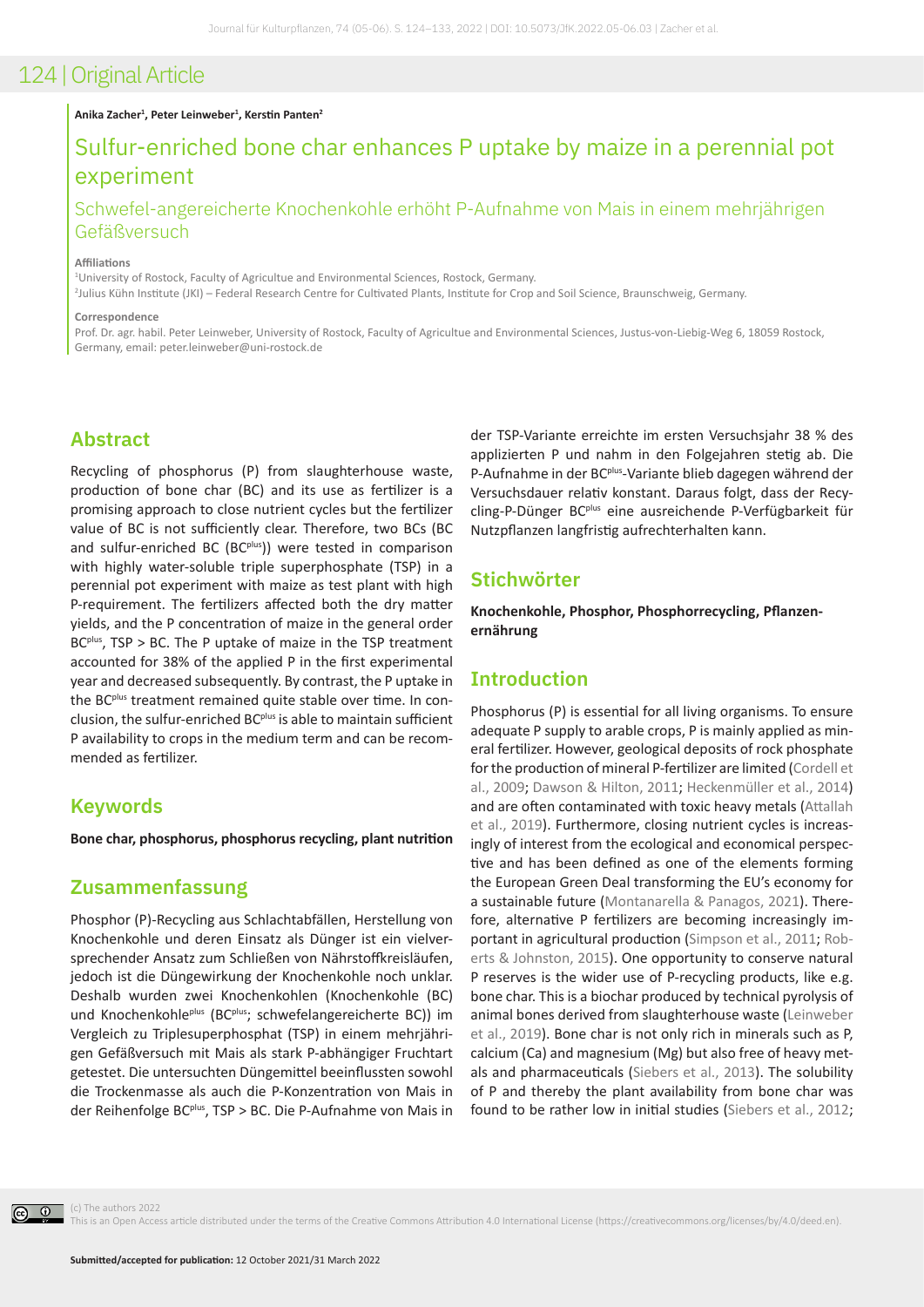# Original Article | 125

[Siebers et al., 2014](#page-5-9)). However, enriching bone char with reduced sulfur (S)-compounds increased the P-solubility in laboratory experiments (e.g., [Morshedizad et al., 2016](#page-5-10); [Zimmer](#page-6-1)  [et al., 2018](#page-6-1)). Furthermore, the efficacy of bone char has been tested in field and mostly short-term pot experiments ([Sie](#page-5-8)[bers et. al., 2012](#page-5-8); [Siebers et al., 2014](#page-5-9); [Panten & Leinweber,](#page-5-11)  [2020\)](#page-5-11) but the experimental basis for bone char applications as P fertilizer is rather small. Since the P release from bone char is slower than from commonly used mineral fertilizer [\(Warren et al., 2009](#page-6-2); [Siebers et al., 2013](#page-5-7); [Morshedizad et al.,](#page-5-10)  [2016\)](#page-5-10) we expected rather longer-term effects on the P supply and crop yields. To test this hypothesis and generally improve the experimental background for recommending bone char, a perennial pot experiment (six growing seasons) was set up. A soilless system with gravel and sand substrate was chosen to avoid overlying effects of soil P and to allow the manual separation of bone char particles in the experimental course for further studies. Because of this substrate, it was not expected that phosphorus needs to be taken into account to differentiate between phosphorus available from the substrate and from the fertilizer. Therefore, it was decided to use as positive control the highly water-soluble triple superphosphate instead of a negative zero P control for the experiment. Maize was chosen as a very P-requiring test crop ([Zicker et al., 2018](#page-6-3); [Zicker et al., 2020](#page-6-4)) and two different bone chars were tested in comparison with the highly water-soluble mineral P fertilizer triple superphosphate (TSP). In detail, we aimed at answering these questions: (1) Do the tested bone chars affect the P supply to maize? (2) How do bone chars perform in comparison with TSP? (3) How does the P supply vary over time?

## **Materials and methods**

#### *Experimental setup*

The pot experiment was designed as a six-year experiment (2016-2021) and it was conducted in the open part of an unheated greenhouse for the first two years. Because of heavy precipitation in 2017, the pots were moved into the covered part of the unheated greenhouse, and subsequently watered with deionized water on demand. The 300 l-plastic containers (0.68 m diameter at top) were filled from the bottom to the top as follows: 18 cm stones (16-32 mm diameter) as a drainage layer, a fleece to prevent substrate material from above to shift into the drainage layer, 11 cm coarse gravel, 4 cm fine gravel and 44 cm sand. This sand had the texture 1.8% ( $>$  2 mm), 48.0% (2 – 1 mm), 7.9% (1 – 0.63 mm), 33.9% (0.63 – 0.2 mm, and 2.4% (< 0.2 mm). To keep a closed nutrient cycle surplus rain- and irrigation water was collected through a drainage outlet at the bottom of the containers and used for subsequent irrigation. Maize (varieties DS 0331 (year 1-3), KWS Keltikus (year 4), and Limagrain LG 31.227 (year 5-6)) seeds, treated with MaximXL (Syngenta), was used as test crop. Ten seeds were sown per pot and the number of plants was reduced to seven after germination.

Treatments were replicated four times, and P fertilizers were applied as a stock fertilization for six years to an equivalent of 600 kg P ha<sup>-1</sup> (21.6 g P pot<sup>-1</sup>). We assumed an annual P uptake

of 20 kg P ha<sup>-1</sup> and an agronomic efficiency of 20%. Treatments were (1) bone char (BC) pyrolysed at about 800°C, (2) surface-modified bone char (BC<sup>plus</sup>) with sulfur compounds from biogas streams (patent DE212012000046U1) adding 54.5 g S pot<sup>-1</sup>, and (3) TSP. Fertilizers were used as provided with 95–100% of the particles bigger than 1 mm and mixed into the top 15 cm of the containers. Total concentration of the fertilizer elements was determined by extraction with *aqua regia* [\(VDLUFA, 2000](#page-6-5)). The concentrations of P (177.4 nm), Ca (318.1 nm), K (766.4 nm), Mg (279.0 nm), and Na (589.5 nm) were measured by Inductively Coupled Plasma-Optical Emission Spectrometry (ICP-OES, icap 6000, Thermo Fisher, Cambridge, United Kingdom; wavelength given in parentheses). Trace element analyses showed that BC and BC<sup>plus</sup> had much lower concentrations of As, Cd, Cr, Cu, Ni, and U than TSP fertilizer ([Panten & Leinweber, 2020\)](#page-5-11). Further detailed information, such as P- and S-speciation in the applied BCs, was published by [Zimmer et al. \(2018\)](#page-6-1). All other nutrients were applied equally and annually to all pots in amounts of 21 g N pot<sup>-1</sup> (divided in three doses), 6 g Ca pot<sup>-1</sup> (before seeding), 10 g of K pot<sup>-1</sup> (divided in two doses), 2 g S pot<sup>-1</sup> (divided in two doses), 2 g Mg pot<sup> $1$ </sup> (divided in two doses), and 8, 8, 1.6, 4, 0.8, 80 mg pot $^{-1}$  of Zn, Mn, Cu, B, Mo and Fe, respectively (divided in two doses). The first dose of these nutrient elements was applied at seeding (N, K, S, Mg, Zn, Mn, Cu, B, Mo, and Fe), the second dose directly after the cutting of the maize plants at BBCH 32 (N, K, S, Mg, Zn, Mn, Cu, B, Mo, and Fe), and finally a third dose of N was applied during flowering.

### *Sampling and analyses*

Each year two samplings were performed in six vegetation periods (2016 – 2021): at BBCH stage 32, two plants were taken for intermediate harvest and the remaining five plants were taken for harvest at BBCH 85. To determine plant dry matter yield the samples were dried at 60°C until constant weight in a ventilated oven. Dried samples were ground ≤ 0.5 mm with an ultracentrifugal mill (Retsch ZM 100 or 200, 42781 Haan, Germany). About 0.5 g of plant material was digested with 6 ml nitric acid and 1.5 ml hydrogen peroxide in a microwave (CEM MARS, Metthews, USA). Total element concentrations were determined by ICP-OES (icap 6000, Thermo Fisher, Cambridge, United Kingdom): P (177.4 nm), K (766.4) nm, Ca (317.9 nm), Mg (280.2 nm), Mn (257.6 nm) and Zn (218.3 nm). Contents of total carbon, nitrogen and sulfur (C, N, S) were determined in a 10 mg subsample using the CNS-analyser (Vario EL cube, Elementar Analysensysteme GmbH, 63505 Langenselbold, Germany).

### *Data and statistical evaluation*

Data were tested for normal distribution using the Shapiro-Wilk test. In case of normal distribution, significance of P fertilizers was tested using one-way analysis of variance (ANO-VA, Tukey test). Non-normal distributed data were analysed with the Kruskal-Wallis-test. Differences were considered significant at  $p \le 0.05$ . Statistical analyses were performed with R version 3.6.1 [\(R Core Team, 2019\)](#page-5-12) and R package agricolae version 1.3-1 [\(De Mendiburu, 2016](#page-5-13)).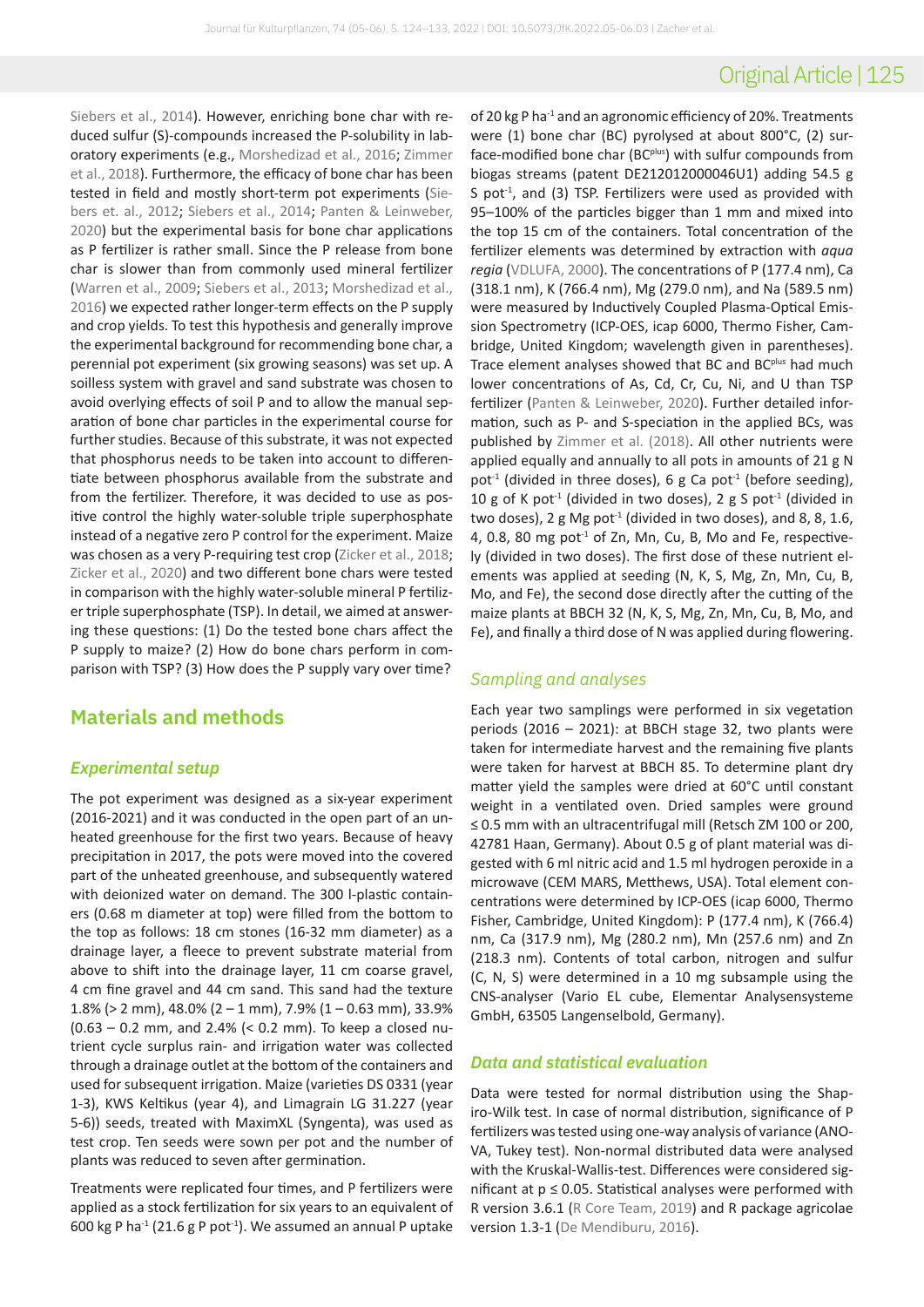### **Results**

There were significant differences in dry matter of maize, both in whole plants at BBCH 32 and in straw and grain yields at BBCH 85 in six experimental years (2016 – 2021) (Tables 1 and 2). The fertilizer type affected the dry matter yields and often followed the order  $BC<sup>plus</sup>$ , TSP > BC. The yield component "thousand grain weight" of maize at BBCH 85 was lowest in the BC-treatments, while weights were similar in the BC<sup>plus</sup> and TSP treatments (Tables 1 and 2).

The P concentrations showed the order  $BC$ <sup>plus</sup>,  $TSP > BC$  at most of the sampling dates (Tables 1 and 2). The concentrations of other nutrient elements remained stable during the duration of the experiment (Table S1).

The total P uptake of maize, cumulated for each experimental year, ranged from 0.05 g per pot (2021, BC) to 8.67 g per pot (2016, TSP) (Fig. 1). The BC treatments had lowest P uptake in each experimental year. The TSP and the BC<sup>plus</sup> treatments

showed opposite developments for the P uptake along the experimental years. While TSP application caused a higher P uptake than BC<sup>plus</sup> in 2016 it was the other way around since 2019. The values were similar for both treatments in 2017 and 2018.

### **Discussion**

The highest yields in the first experimental year 2016, following the order  $TSP > BC^{plus} > BC$  (Table 1), indicate that P supply was a yield-limiting factor, which is not surprising for the P-poor substrate. The general order,  $BC<sup>plus</sup>$ ,  $TSP > BC$  in the following samplings (Tables 1 and 2) confirms findings in a pot experiment conducted by [Zimmer et al. \(2019\)](#page-6-6), in which TSP and BC<sup>plus</sup> caused insignificantly higher ryegrass yields compared to BC or zero P. Different from this, [Panten & Leinweber](#page-5-11)  [\(2020\)](#page-5-11) did not report P fertilizer effects on grain yield in a fiveyear field experiment. In that study, BC and BC<sup>plus</sup> reached 97

Table 1. Mean yield components (dry matter (g) and thousand grain weight (g)) and phosphorus concentration of maize in a pot experiment at BBCH 32 and 85 in 2016 – 2018 as affected by type of P-fertilizer (TSP (triple superphosphate), BC (bone char), BC<sup>plus</sup> (sulfur enriched bone char). Low letters indicate significant differences (standard deviation in brackets, p < 0.05, Kruskal-Wallis test or Tukey test in dependence of normal distribution of data).

| year | <b>BBCH</b><br>maize | harvest     | fertilizer<br>type | dry matter (g)   |             | thousand grain weight<br>(g) |                          | $P(g kg-1)$  |    |
|------|----------------------|-------------|--------------------|------------------|-------------|------------------------------|--------------------------|--------------|----|
| 2016 | 32                   | whole plant | <b>TSP</b>         | 11.68(1.23)      | a           | $\frac{1}{2}$                | $\frac{1}{2}$            | 11.14 (0.71) | a  |
|      |                      |             | ВC                 | 1.17(0.61)       | C           | ÷,                           | $\overline{\phantom{0}}$ | 1.32(0.29)   | C  |
|      |                      |             | <b>BC</b> plus     | 4.57(1.52)       | $\mathbf b$ | ÷,                           | $\overline{\phantom{a}}$ | 4.26(1.44)   | b  |
|      | 85                   | straw       | <b>TSP</b>         | 933.36 (175.57)  | a           |                              | $\overline{\phantom{a}}$ | 3.76 (0.30)  | a  |
|      |                      |             | <b>BC</b>          | 258.20 (153.45)  | b           |                              | $\overline{\phantom{0}}$ | 1.33(0.32)   | C  |
|      |                      |             | <b>BC</b> plus     | 885.18 (42.40)   | a           |                              | $\overline{\phantom{0}}$ | 0.79(0.22)   | b  |
|      |                      | grain       | <b>TSP</b>         | 1090.29 (510.09) | a           | 221.87 (27.61)               | a                        | 3.09(0.07)   | a  |
|      |                      |             | BC                 | 227.79 (240.90)  | b           | 162.04 (18.18)               | b                        | 2.96(0.55)   | a  |
|      |                      |             | <b>BC</b> plus     | 999.85 (327.53)  | a           | 233.91 (10.20)               | a                        | 2.81(0.24)   | a  |
| 2017 | 32                   | whole plant | <b>TSP</b>         | 18.76 (4.61)     | a           | $\frac{1}{2}$                | $\overline{\phantom{a}}$ | 4.59(1.34)   | a  |
|      |                      |             | BC                 | 6.73(2.50)       | b           | L,                           | $\overline{\phantom{0}}$ | 1.80(0.08)   | b  |
|      |                      |             | <b>BC</b> plus     | 14.09 (5.93)     | ab          | ÷,                           | $\overline{\phantom{a}}$ | 4.08(0.31)   | a  |
|      | 85                   | straw       | <b>TSP</b>         | 636.65 (52.57)   | a           |                              | $\overline{\phantom{a}}$ | 1.64(0.88)   | a  |
|      |                      |             | BC                 | 461.57 (39.19)   | b           |                              | $\overline{\phantom{a}}$ | 0.48(0.07)   | b  |
|      |                      |             | <b>BC</b> plus     | 679.77 (35.18)   | a           |                              | $\overline{\phantom{a}}$ | 1.45(0.23)   | ab |
|      |                      | grain       | <b>TSP</b>         | 673.04 (33.03)   | a           | 233.68 (17.22)               | a                        | 2.75(0.22)   | a  |
|      |                      |             | <b>BC</b>          | 276.27 (56.04)   | b           | 186.53 (16.53)               | b                        | 1.88(0.53)   | a  |
|      |                      |             | BC <sup>plus</sup> | 679.77 (35.18)   | a           | 222.96 (7.48)                | a                        | 2.57(0.18)   | a  |
| 2018 | 32                   | whole plant | <b>TSP</b>         | 21.10 (4.73)     | ab          | $\frac{1}{2}$                | $\overline{\phantom{a}}$ | 2.62(0.21)   | a  |
|      |                      |             | ВC                 | 11.44 (5.37)     | b           | L,                           | -                        | 2.09(0.38)   | b  |
|      |                      |             | <b>BC</b> plus     | 23.22 (6.79)     | a           |                              | ۰                        | 2.88(0.05)   | a  |
|      | 85                   | straw       | <b>TSP</b>         | 584.88 (59.62)   | a           |                              | $\overline{\phantom{a}}$ | 0.89(0.13)   | ab |
|      |                      |             | <b>BC</b>          | 370.43 (160.95)  | a           |                              | $\overline{\phantom{0}}$ | 0.65(0.16)   | b  |
|      |                      |             | <b>BC</b> plus     | 623.47 (57.53)   | a           |                              | ٠                        | 1.03(0.11)   | a  |
|      |                      | grain       | <b>TSP</b>         | 804.93 (81.72)   | a           | 320.47 (18.34)               | a                        | 2.45(0.23)   | a  |
|      |                      |             | BC                 | 468.25 (295.61)  | a           | 277.44 (32.95)               | a                        | 1.89(0.13)   | b  |
|      |                      |             | <b>BC</b> plus     | 884.39 (51.44    | a           | 315.33 (15.38)               | a                        | 2.81(0.18)   | a  |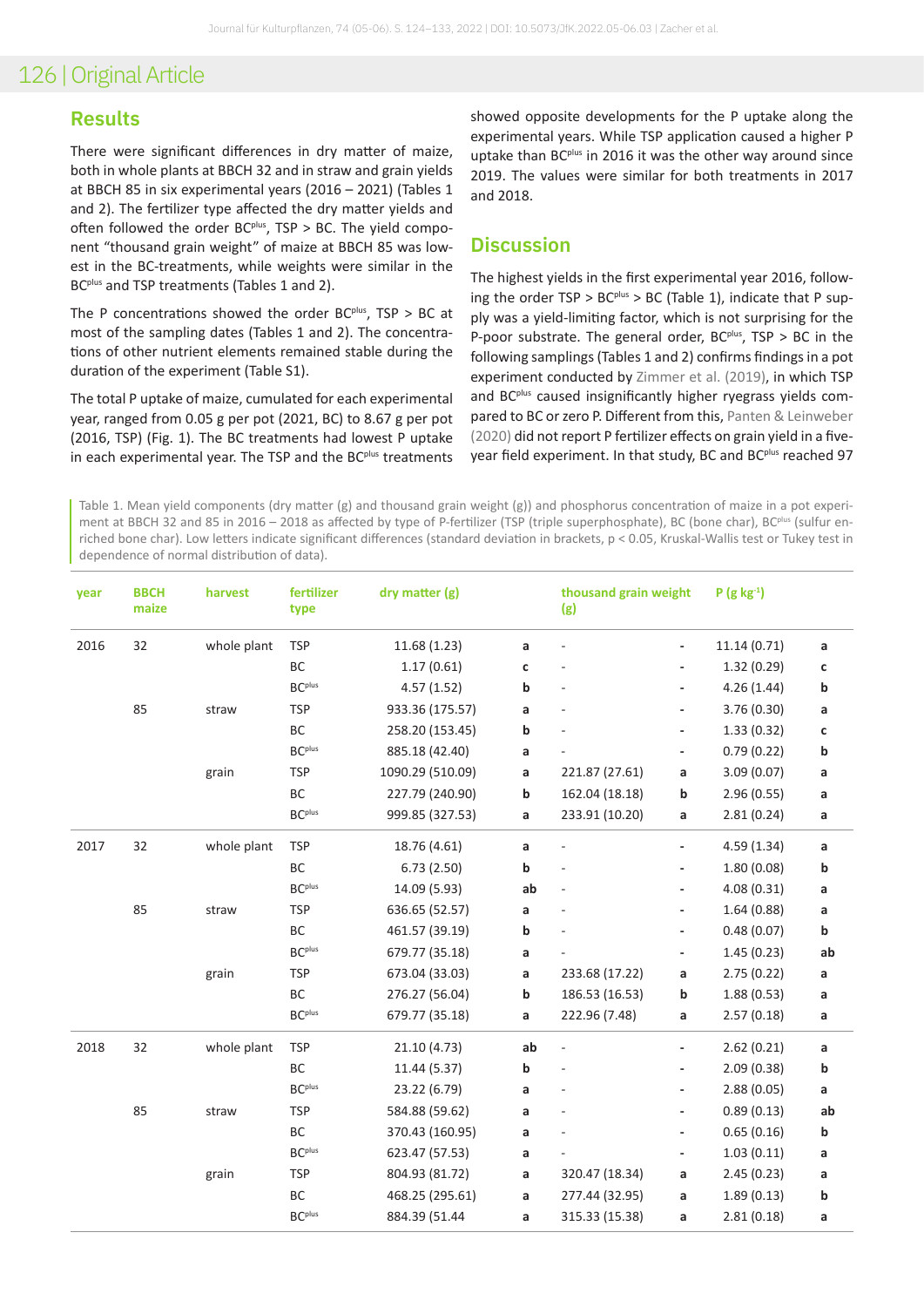# Original Article | 127

Table 2. Mean yield components (dry matter (g) and thousand grain weight (g)) and phosphorus concentration of maize in a pot experiment at BBCH 32 and 85 in 2019 – 2021 as affected by type of P-fertilizer (TSP (triple superphosphate), BC (bone char), BC<sup>plus</sup> (sulfur enriched bone char). Low letters indicate significant differences (standard deviation in brackets, p < 0.05, Kruskal-Wallis test or Tukey test in dependence of normal distribution of data).

| year | <b>BBCH</b><br>maize | harvest     | fertilizer<br>type | dry matter (g)  |    | thousand grain weight<br>(g) |                              | $P(g kg-1)$ |    |
|------|----------------------|-------------|--------------------|-----------------|----|------------------------------|------------------------------|-------------|----|
| 2019 | 32                   | whole plant | <b>TSP</b>         | 35.40 (9.30)    | a  | ÷,                           | $\overline{\phantom{0}}$     | 2.06(0.25)  | a  |
|      |                      |             | BC                 | 9.60(9.61)      | b  | ÷,                           | $\overline{\phantom{0}}$     | 1.52(0.16)  | b  |
|      |                      |             | <b>BC</b> plus     | 33.37 (5.25)    | a  | L,                           | $\overline{\phantom{a}}$     | 2.25(0.15)  | a  |
|      | 85                   | straw       | <b>TSP</b>         | 698.18 (84.78)  | a  | L,                           | $\overline{\phantom{a}}$     | 0.84(0.25)  | ab |
|      |                      |             | BC                 | 257.97 (225.55) | b  |                              | $\overline{\phantom{0}}$     | 0.56(0.08)  | b  |
|      |                      |             | <b>BC</b> plus     | 782.35 (62.72)  | a  |                              | $\overline{\phantom{0}}$     | 1.15(0.12)  | а  |
|      |                      | grain       | <b>TSP</b>         | 366.63 (44.65)  | a  | 285.59 (9.16)                | a                            | 2.30(0.11)  | b  |
|      |                      |             | BC                 | 131.15 (105.51) | b  | 164.43 (85.89)               | b                            | 2.21(0.47)  | b  |
|      |                      |             | BC <sup>plus</sup> | 278.98 (65.06)  | ab | 298.82 (54.20)               | a                            | 3.01(0.24)  | a  |
| 2020 | 32                   | whole plant | <b>TSP</b>         | 19.10 (5.55)    | a  | $\frac{1}{2}$                | $\overline{\phantom{0}}$     | 2.31(0.13)  | b  |
|      |                      |             | BC                 | 3.29(0.86)      | b  | L,                           | $\qquad \qquad \blacksquare$ | 1.35(0.40)  | C  |
|      |                      |             | <b>BC</b> plus     | 24.23 (7.63)    | a  | ÷,                           | $\overline{\phantom{0}}$     | 2.58(0.07)  | a  |
|      | 85                   | straw       | <b>TSP</b>         | 506.20 (47.72)  | a  | ä,                           | $\overline{\phantom{0}}$     | 0.46(0.13)  | a  |
|      |                      |             | <b>BC</b>          | 158.40 (102.70) | b  |                              | $\overline{\phantom{0}}$     | 0.74(0.21)  | a  |
|      |                      |             | <b>BC</b> plus     | 617.39 (46.98)  | a  |                              | $\overline{\phantom{0}}$     | 0.51(0.17)  | a  |
|      |                      | grain       | <b>TSP</b>         | 641.69 (35.60)  | a  | 264.40 (10.55)               | b                            | 1.67(0.24)  | a  |
|      |                      |             | ВC                 | 155.86 (139.64) | b  | 141.13 (64.58)               | c                            | 2.29(0.78)  | a  |
|      |                      |             | <b>BC</b> plus     | 617.39 (46.98)  | a  | 284.93 (8.04)                | a                            | 2.49(0.28)  | a  |
| 2021 | 32                   | whole plant | <b>TSP</b>         | 37.55 (5.33)    | a  | $\frac{1}{2}$                | $\frac{1}{2}$                | 2.04(0.13)  | b  |
|      |                      |             | BC                 | 3.20(0.89)      | b  | L,                           | $\overline{\phantom{0}}$     | 1.67(0.18)  | b  |
|      |                      |             | <b>BC</b> plus     | 34.21 (9.16)    | a  | L,                           | $\overline{\phantom{a}}$     | 2.49(0.26)  | a  |
|      | 85                   | straw       | <b>TSP</b>         | 406.96 (65.27)  | b  | L,                           | $\qquad \qquad \blacksquare$ | 0.81(0.07)  | b  |
|      |                      |             | <b>BC</b>          | 113.24 (143.59) | C  | ÷,                           | -                            | 1.00(0.05)  | a  |
|      |                      |             | BC <sup>plus</sup> | 504.45 (36.33)  | a  |                              | ۰.                           | 0.88(0.04)  | b  |
|      |                      | grain       | <b>TSP</b>         | 537.84 (48.77)  | a  | 257.19 (18.40)               | a                            | 1.54(0.10)  | a  |
|      |                      |             | ВC                 | 47.13 (76.51)   | b  | 108.60 (44.88)               | b                            | 1.85(0.24)  | a  |
|      |                      |             | <b>BC</b> plus     | 556.39 (115.96) | a  | 245.94 (31.97)               | a                            | 1.70(0.21)  | a  |

and 95% of the TSP induced yield, respectively. The similarity in yield responses in pot experiments (Table 1 and [Zimmer](#page-6-6)  [et al. \(2019\)\)](#page-6-6) but difference to the outcome of a field experiment [\(Panten & Leinweber, 2020](#page-5-11)) are explained by the different conditions, especially rooting zone, exposure to weather conditions and the crops grown.

The concentrations of major nutrient elements in maize (Tables 1 and 2, Supplemental Table 1) were in agreement with results by e.g. [Ferreira et al. \(2014\)](#page-5-14) and [Özpinar & Özpinar](#page-5-15)   $(2009)$ . The P concentrations, generally similar in the BC<sup>plus</sup> and the TSP but above the BC treatments (Tables 1 and 2), are explained by the interplay between P-solubility, P uptake and biomass formation. Similarly, the concentrations of other major nutrient elements reflect the intended non-shortage achieved by the annual fertilizer application. The general low P-solubility of BC as reported by, e.g., [Warren et al. \(2009\)](#page-6-2), [Robinson et al. \(2018\)](#page-5-16) and [Zimmer et al. \(2018\)](#page-6-1) is the best explanation for the low P concentration (Tables 1 and 2), P

uptake (Fig. 1) and yield of maize (Tables 1 and 2) in the BC treatments of this experiment.

The temporal decrease in yearly P uptake in the TSP treatments and relative constancy in the BC<sup>plus</sup> treatments (Fig. 1) agrees with [Zimmer et al. \(2019\)](#page-6-6) who also recorded increased P uptake in the BC<sup>plus</sup> and TSP treatments in comparison to BC. The proportions of total applied P, taken up by plants over the whole experimental duration, increased in the order BC  $(17.8%) < BC<sup>plus</sup> (66.2%) < TSP (82.3%).$  This large exploitation of added P, especially in the TSP treatment, is explained by the fact that the substrate provided no P at all. In analogy as discussed above for the yields, the field experiments by [Pant](#page-5-11)[en & Leinweber \(2020\)](#page-5-11) did not reveal BC<sup>plus</sup> induced effects on P uptake in course of the crop rotation. This disagreement between pot and field experiment results can be explained by the different crops grown that have species-specific P mobilization strategies (e.g. [Palomo et al., 2006](#page-5-17); [Mat Hassan et](#page-5-18)  [al., 2012](#page-5-18); [Maltais-Landry et al., 2014](#page-5-19)), nutrient uptake and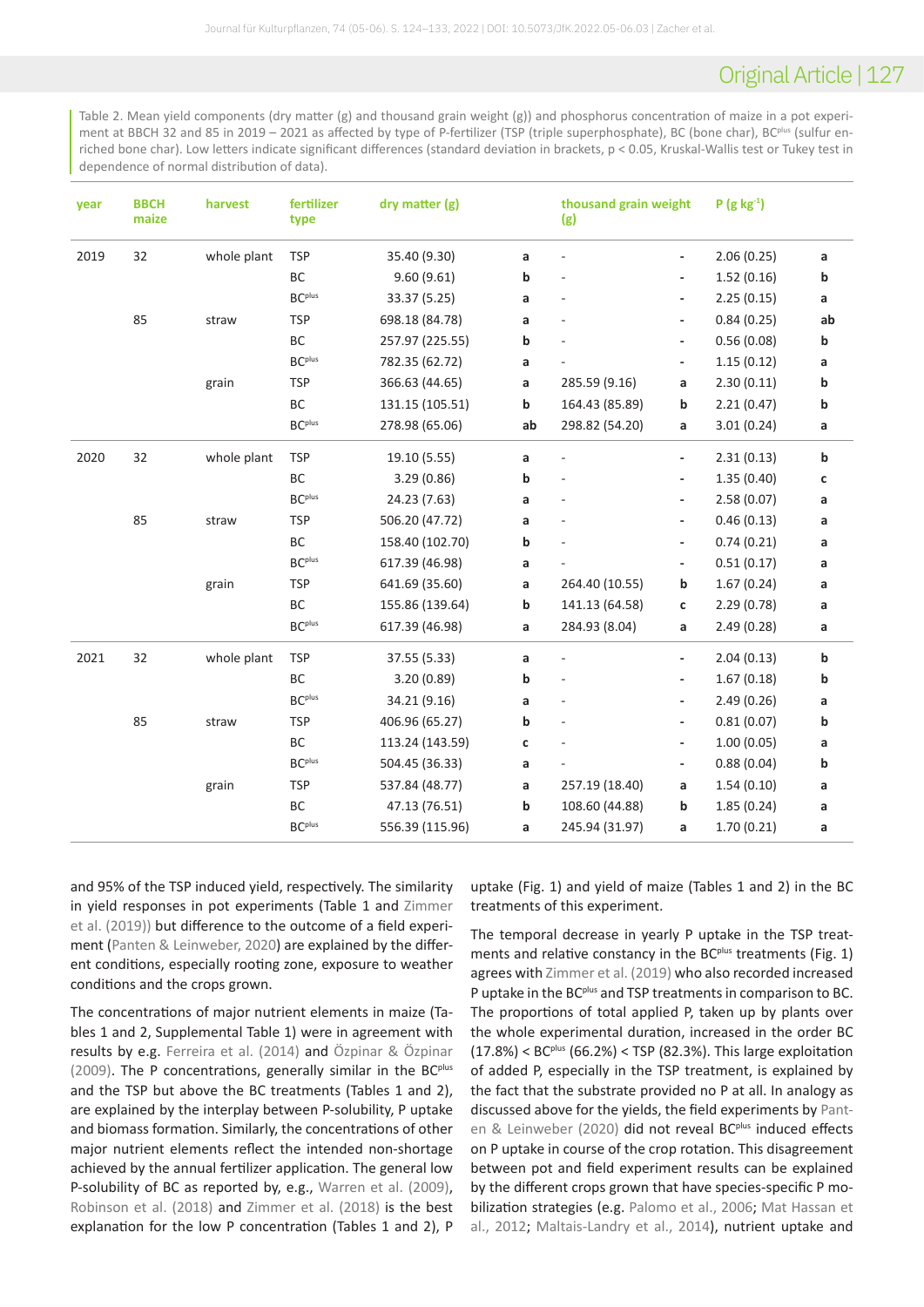

Figure 1. Mean cumulated P uptake (sum of harvests at BBCH 32 [whole plant] and 85 [straw + grain]) and standard deviations (g per pot) of maize in a pot experiment in 2016 – 2021 as affected by type of P-fertilizer (TSP: triple superphosphate), BC: bone char), BC<sup>plus</sup>: sulfur enriched bone char). Low letters indicate significant differences (p < 0.05, Kruskal-Wallis test or Tukey test in dependence of normal distribution of data).

biomass formation in addition to the above discussed effects of growth conditions.

The higher P concentrations and P uptake in the TSP and BC<sup>plus</sup> treatments compared to BC (Fig. 1), that agreed with higher yields (Tables 1 and 2), are first of all proving the P demand of the maize crops that was not met by the experimental substrate. The high P uptake in the TSP treatment plausibly is caused by the P solubility in substrate, as previously explained by [Zimmer et al. \(2019\).](#page-6-6) The decreased P uptake in the TSP treatment from year to year probably originates from the very high P uptake of 38% of the applied P in the first experimental year that likely resulted in a comparably low level of internal P cycling. Because of the soilless substrate, no P except the applied P at the beginning of the experiment became plant available. Additionally, P was applied intentionally only at the beginning of the experiment, even though it is well known that in soils with a good P status yield gains also can be achieved by freshly applied P ([Buczko et al., 2018](#page-5-20)). The increased P uptake in BC<sup>plus</sup> with duration of the experiment probably is due to the so-called "*in situ* digestion effect" [\(Fan et al., 2012](#page-5-21)) from the oxidizing S-compounds of BC<sup>plus</sup>. Biological oxidation of S even in the non-sterile gravel sub-strate by active S-oxidizing bacteria [\(Chaudhary et al., 2019](#page-5-22)), formation of  $H_2SO_4$  and the resulting pH decrease in soil may have stimulated the destruction of bioapatite and release of P from the BC<sup>plus</sup> particles. This effect became more important with longer duration of a P experiment in the laboratory [\(Morshedizad et al., 2016](#page-5-10)).

## **Conclusions**

The perennial pot experiment conducted in the present study was useful to assess the effects of different P-fertilizers (triple superphosphate (TSP), bone char (BC) and sulfur-enriched

bone char (BC<sup>plus</sup>)) on yield parameters, P concentration and P uptake of maize.

- (1) Since sulfur-enriched BC<sup>plus</sup> increased yield and P supply to maize in comparison to BC the "*in situ* digestion" by added S is necessary to make bone char a potential P sources in a closed loop cycling economy.
- (2) From the two BCs under study the BC $p^{flux}$  showed similar P supply to maize as TSP, except in the first experimental year. On the contrary, untreated BC supplied minor and fluctuating amounts of P to maize. Therefore, this material cannot be recommended as fertilizer to P demanding crops.
- (3) The decreased P-supply to maize in the TSP treatment and the constant P-supply in the BC<sup>plus</sup> treatment conclusively demonstrates that BC<sup>plus</sup> can be considered as a moderately slow-release P fertilizer. Therefore, a P recycling economy essentially must involve a low-cost, dissolution supporting S-enrichment to BCs to produce a long-term P fertilizer.
- (4) Forthcoming studies are directed to better understand the dissolution kinetics and microbial processes at the individual fertilizer particle scale, and the possible duration of stock fertilization for different crop rotations.

### **Acknowledgements**

The authors would like to thank two anonymous reviewers for their valued comments on an earlier version of this manuscript. Thanks also to Gudrun Gebensleben, Marina Kotschnew, Frank Przebierala (Julius Kühn-Institute, Braunschweig), and Elena Heilmann and Britta Balz (Soil Science, University of Rostock) for technical support. This project was funded in the frame of the Bioeconomy 2030 initiative of the Federal Ministry for Education and Research (BMBF; call: BonaRes; project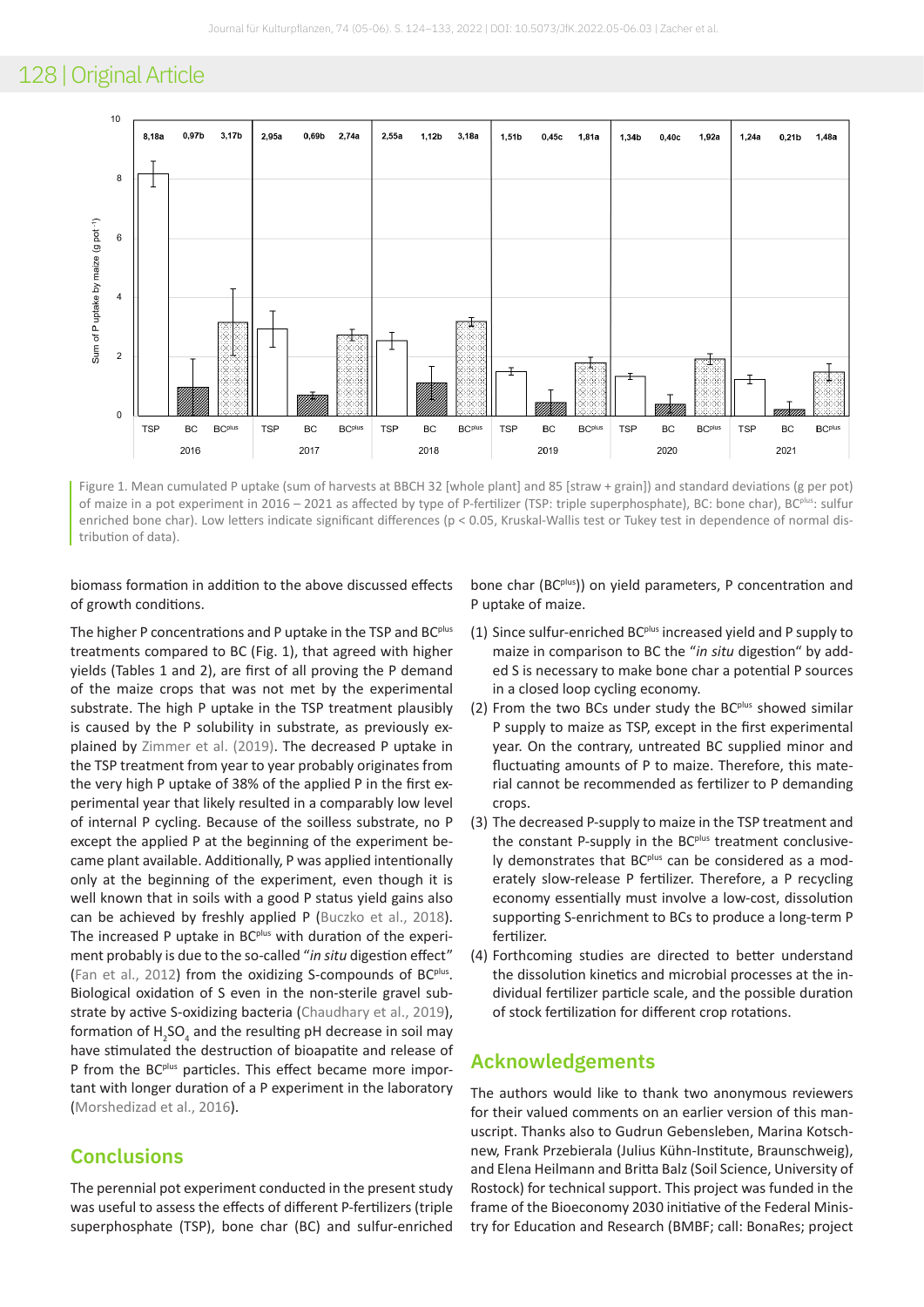# Original Article | 129

InnoSoilPhos: Nos. 031B0509A, 031B1061A [University of Rostock], and 031B0509E, 031B1061E [Julius-Kühn-Institute Braunschweig]), research data will be made available on the BonaRes Data Portal.

# **Conflicts of interest**

The authors declare that they do not have any conflicts of interest.

## **References**

<span id="page-5-3"></span>**Attallah, M.F., S.S. Metwally, S.I. Moussa, M.A. Soliman, 2019: Environmental impact assessment of phosphate fertilizers and phosphogypsum waste: Elemental and radiological effects. Microchemical Journal 146, 789–797, DOI:**  [10.1016/j.microc.2019.02.001.](https://www.doi.org/10.1016/j.microc.2019.02.001)

<span id="page-5-20"></span>**Buczko, U., M. van Laak, B. Eichler-Löbermann, W. Gans, I. Merbach, K. Panten, E. Peiter, T. Reitz, H. Spiegel, S. von Tucher, 2018:** Re-evaluation of the yield response by phosphorus fertilization based on meta-analyses of long-term field experiments. Ambio **47** (1), 50-61, DOI: [10.1007/s13280-017-](https://www.doi.org/10.1007/s13280-017-0971-1) [0971-1.](https://www.doi.org/10.1007/s13280-017-0971-1)

<span id="page-5-22"></span>**Chaudhary, S., Tanvi, R. Dhanker, S. Goyal, 2019:** Different Applications of Sulphur Oxidizing Bacteria: A Review, International Journal of Current Microbiology and Applied Sciences **8** (11), 770-778, DOI: [10.20546/ijcmas.2019.811.091](https://www.doi.org/10.20546/ijcmas.2019.811.091).

<span id="page-5-0"></span>**Cordell, D., J.-O. Drangert, S. White, 2009:** The story of phosphorus: Global food security and food for thought. Global Environmental Change **19** (2), 292-305, DOI: [10.1016/j.gloen](https://www.doi.org/10.1016/j.gloenvcha.2008.10.009)[vcha.2008.10.009](https://www.doi.org/10.1016/j.gloenvcha.2008.10.009).

<span id="page-5-1"></span>**Dawson, C.J., J. Hilton, 2011:** Fertiliser availability in a resource-limited world: production and recycling of nitrogen and phosphorus. Food Policy **36**, 14-22, DOI: [10.1016/j.food](https://www.doi.org/10.1016/j.foodpol.2010.11.012)[pol.2010.11.012](https://www.doi.org/10.1016/j.foodpol.2010.11.012).

<span id="page-5-13"></span>**De Mendiburu, F., 2016:** agricolae: Statistical Procedures for Agricultural Research. R package version 1.3-1.

<span id="page-5-21"></span>**Fan, X., E. Schnug, S. Haneklaus, 2012:** In Situ digestion of rock phosphates to mobilize plant-available phosphate for organic farming. Communications in Soil Science and Plant Analysis **43** (17), DOI: [10.1080/00103624.2012.708073.](https://www.doi.org/10.1080/00103624.2012.708073)

<span id="page-5-14"></span>**Ferreira, C.F., A.C.V. Motta, J.Z. Barbosa, N.Z. dos Santos, S. Prior, J. Gabardo, 2014:** Maize (*Zea mays* L) cultivars nutrients concentration in leaves and stalks, Maydica **59** (1), 65–71.

<span id="page-5-2"></span>**Heckenmüller, M., D. Narita, G. Klepper, 2014:** Global availability of phosphorus and its implications for global food supply: An economic overview. EconStor, Kiel Working Papers **1897**, Kiel Institute for the World Economy, Germany, URL: <http://hdl.handle.net/10419/90630>.

<span id="page-5-6"></span>**Leinweber, P., P. Hagemann, L. Kebelmann, K. Kebelmann, M. Morshedizad, 2019:** Bone char as a novel phosphorus fertilizer. In: Othake, H., S. Tsuneda (eds.). *Phosphorus Recovery and Recycling.* Springer Nature Singapore Pte Ltd., p. 419- 432, DOI: [10.1007/978-981-10-8031-9\\_29.](https://www.doi.org/10.1007/978-981-10-8031-9_29)

<span id="page-5-19"></span>**Maltais-Landry, G., K. Scow, E. Brennan, 2014:** Soil phosphorus mobilization in the rhizosphere of cover crops has little effect on phosphorus cycling in California agricultural soils, Soil Biology and Biochemistry **78**, 255–262, DOI: [10.1016/j.](https://www.doi.org/10.1016/j.soilbio.2014.08.013) [soilbio.2014.08.013](https://www.doi.org/10.1016/j.soilbio.2014.08.013).

<span id="page-5-18"></span>**Mat Hassan, H., P. Marschner, A. Mc Neill, 2012:** Growth, P uptake in grain legumes and changes in rhizosphere soil P pools. Biology and Fertility of Soils **48**, 151–159.

<span id="page-5-4"></span>**Montanarella, L., P. Panagos, 2021:** The relevance of sustainable soil management within the European Green Deal, Land Use Policy **100** (104950), DOI: [10.1016/j.landuse](https://www.doi.org/10.1016/j.landusepol.2020.104950)[pol.2020.104950.](https://www.doi.org/10.1016/j.landusepol.2020.104950)

<span id="page-5-10"></span>**Morshedizad, M., D. Zimmer, P. Leinweber, 2016:** Effect of bonechars on phosphorus-cadmium-interactions as evaluated by three extraction procedures, Journal of Plant Nutrition and Soil Science **179**, 388 398, DOI: [10.1002/jpln.201500604,](https://www.doi.org/10.1002/jpln.201500604,)  2016.

<span id="page-5-15"></span>**Özpinar, S., A. Özpinar, 2009:** Nutrient Concentration and Distribution in Maize as Affected by different Tillage Systems in the Canakkale Province, Turkey, Journal of Agricultural Machinery Science **5** (3), 365-368.

<span id="page-5-17"></span>**Palomo, L., N. Claassen, D.L. Jones, 2006:** Differential mobilization of P in the maize rhizosphere by citric acid and potassium citrate, Soil Biology and Biochemistry **38**, 683–692, DOI: [10.1016/j.soilbio.2005.06.019.](https://www.doi.org/10.1016/j.soilbio.2005.06.019)

<span id="page-5-11"></span>**Panten, K., P. Leinweber, 2020:** Agronomic evaluation of bone char as phosphorus fertiliser after five years of consecutive application, Journal für Kulturpflanzen **72**, DOI: [10.5073/](https://www.doi.org/10.5073/JfK.2020.12.02) [JfK.2020.12.02.](https://www.doi.org/10.5073/JfK.2020.12.02)

<span id="page-5-12"></span>**R Core Team, 2019:** R: A language and environment for statistical computing, version 3.6.1, R-Foundation for Statistical Computing, Vienna, Austria.

<span id="page-5-5"></span>**Roberts, T.L., A.E. Johnston, 2015:** Phosphorus use efficiency and management in agriculture. Resources, Conservation and Recycling **105**, 275-281. DOI: [10.1016/j.rescon](https://www.doi.org/10.1016/j.resconrec.2015.09.013)[rec.2015.09.013](https://www.doi.org/10.1016/j.resconrec.2015.09.013).

<span id="page-5-16"></span>**Robinson, J.S., K. Baumann, Y. Hu, P. Hagemann, L. Kebelmann, P. Leinweber, 2018:** Phosphorus transformation in plant-based and bio-waste material induced by pyrolysis, Ambio, **47**, 73-82, DOI: [10.1007/s13280-017-0990-y](https://www.doi.org/10.1007/s13280-017-0990-y).

<span id="page-5-8"></span>**Siebers, N., F. Godlinski, P. Leinweber, 2012:** The phosphorus fertilizer value of bone char for potatoes, wheat and onions: first results. Landbauforschung **62**, 59–64.

<span id="page-5-7"></span>**Siebers, N., J. Kruse, P. Leinweber, 2013:** Speciation of phosphorus and cadmium in a contaminated soil amended with bone char: sequential fractionations and XANES spectroscopy. Water, Air & Soil Pollution **224**, 1564–1576, DOI: [10.1007/](https://www.doi.org/10.1007/s11270-013-1564-7) [s11270-013-1564-7](https://www.doi.org/10.1007/s11270-013-1564-7).

<span id="page-5-9"></span>**Siebers, N., F. Godlinski, P. Leinweber, 2014:** Bone char as phosphorus fertilizer involved in cadmium immobilization in lettuce, wheat, and potato cropping. Journal of Plant Nutrition and Soil Science **177** (1), 75–83, DOI: [10.1002/](https://www.doi.org/10.1002/jpln.201300113) [jpln.201300113.](https://www.doi.org/10.1002/jpln.201300113)